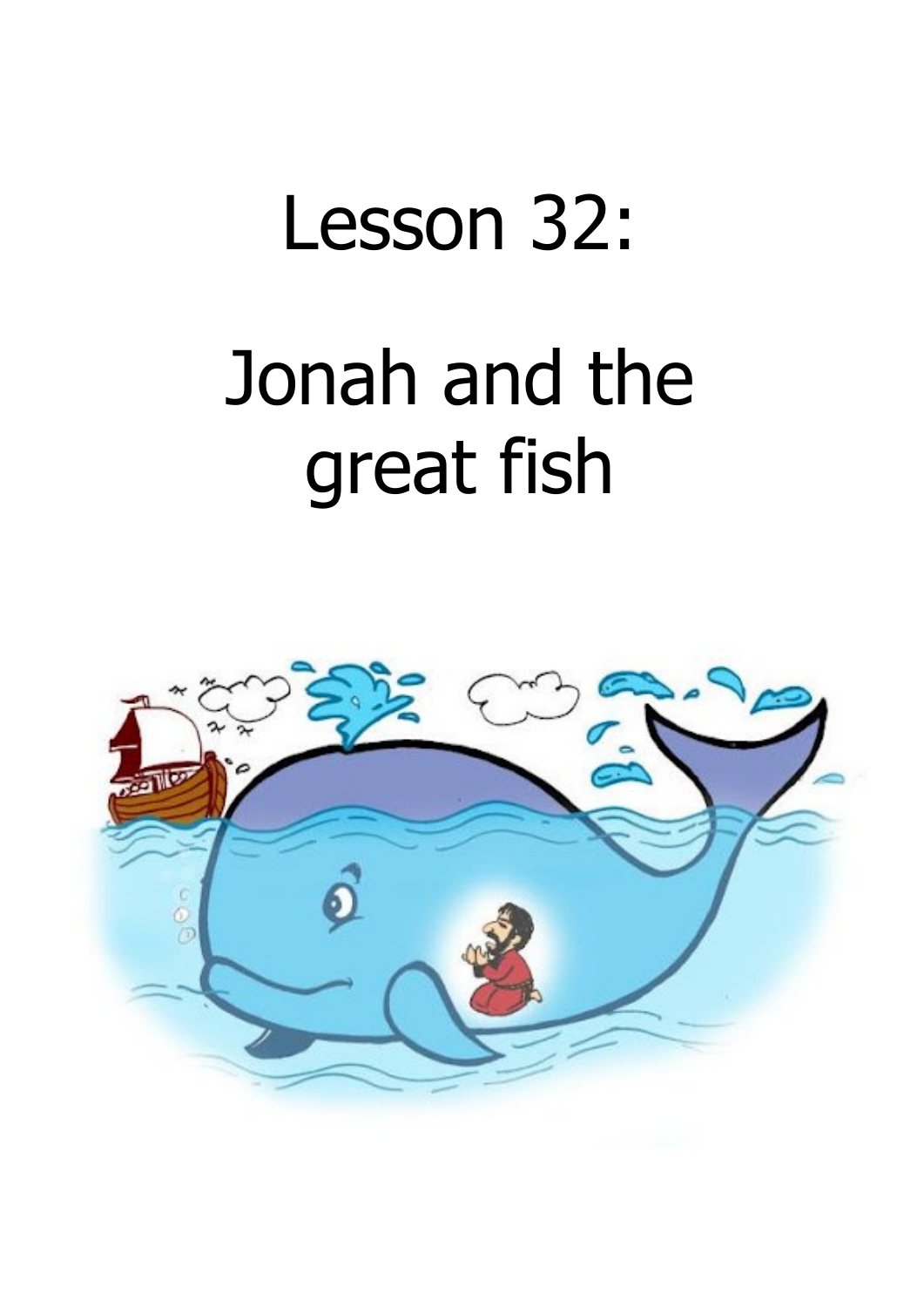## **Colour the picture**

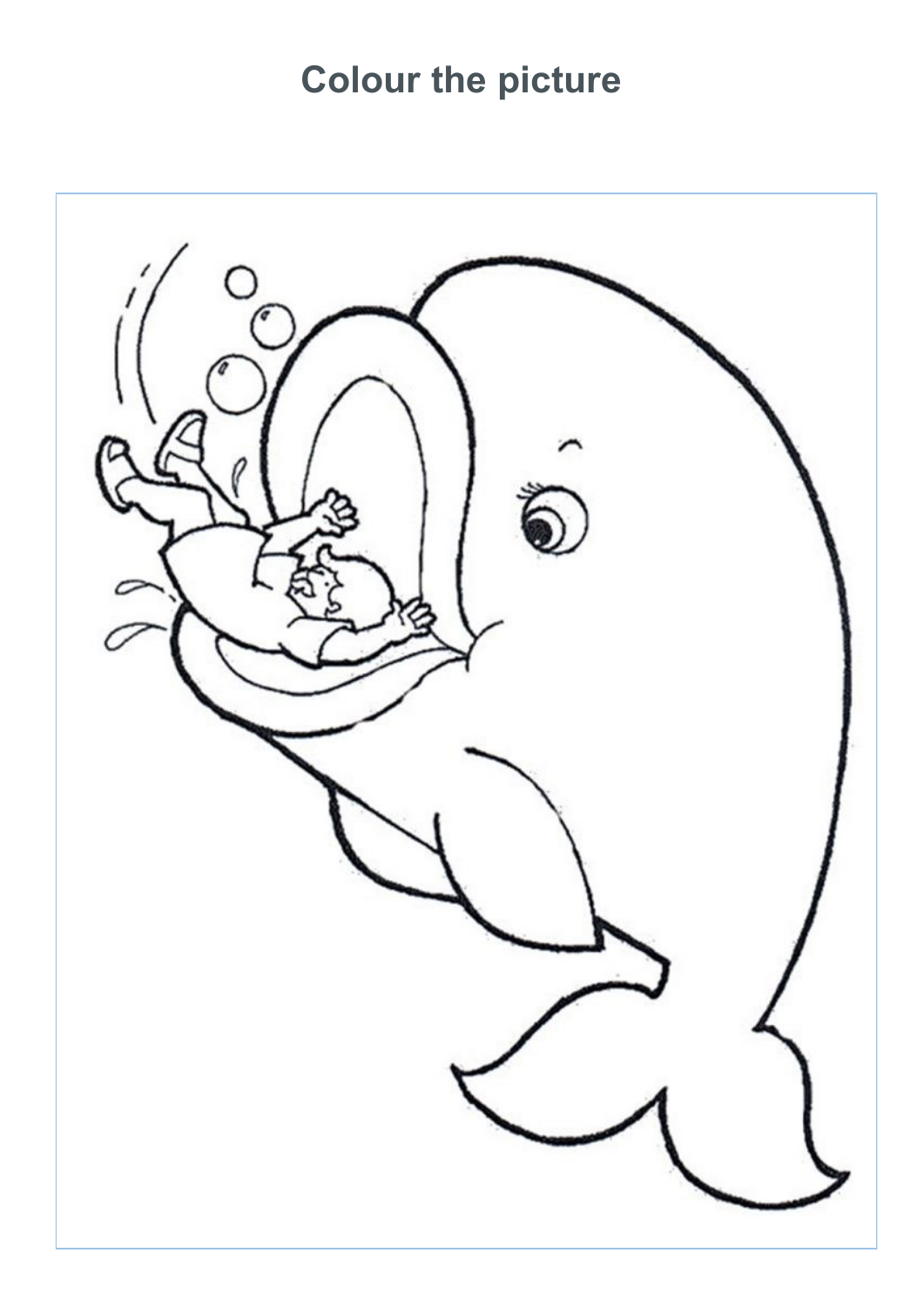## **Craft**

Paper Plate fish with Jonah in his belly

This is a fun and simple color, cut and paste paper craft that uses a paper plate as a base to make the whale.

Materials:

- grey or blue paint and paintbrush (or you can use your imagination and paint your whale any colour you wish)
- paper plate
- something to color with (or color printer)
- scissors,
- glue,
- paper,
- **Printer**

## Instructions:

- Paint the bottom of the paper plate blue or grey (or whatever colour you would like to use).
- Print out the template of choice.
- Colour (where appropriate) and cut out the template pieces. Most of the pieces are simple enough shapes for young children to cut out.
- Using the template piece as a guide, cut off the bottom quarter of the plate.
	- Glue the pieces to the plate to make a whale:
- Glue the triangle on the bottom of the plate and the leftover piece of plate to the tip of the triangle to form a tail. You might want to add a piece of thin cardboard to the back of the tail to make it a bit less floppy.
- Glue the water spout onto the top of the head.
- Glue the eye onto the edge opposite the tail.
- Draw a mouth under the eye (the template has an example of what the mouth might look like).
- Glue on the picture of Jonah inside the tummy of the whale.